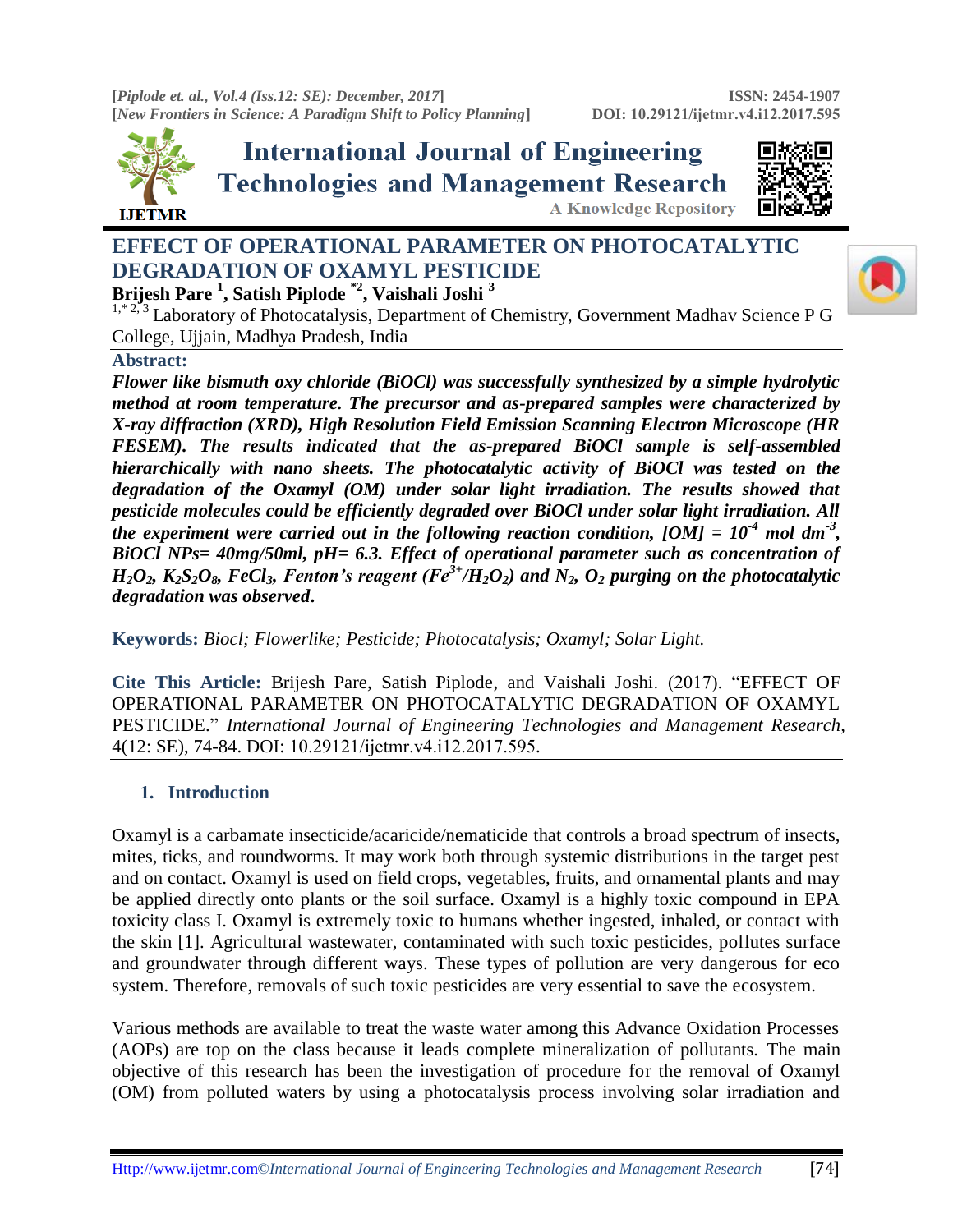**[***Piplode et. al., Vol.4 (Iss.12: SE): December, 2017***] ISSN: 2454-1907 [***New Frontiers in Science: A Paradigm Shift to Policy Planning***] DOI: 10.5281/zenodo.1163015** flower like nano BiOCl catalysis and to study the effect of the different experimental variables of this process such as  $H_2O_2$ ,  $K_2S_2O_8$ , FeCl<sub>3</sub>, Fenton's reagent (Fe<sup>3+</sup>/H<sub>2</sub>O<sub>2</sub>) and N<sub>2</sub>, O<sub>2</sub> purging etc. All the experiment carried out at same reaction conditions;  $pH=6.2$ ,  $[OM]= 1 \times 10^{-4}$  mol dm<sup>-3</sup>, catalyst amount= 40mg/50ml.

### **2. Materials and Methods**

#### **2.1. Chemicals**

All major chemicals were of reagent grade or higher purity (99%). Oxamyl pesticide was purchased from Sigma Aldrich (Oxamyl PESTANAL). The pesticide was used as such without further purification. The reagent Bi  $(NO_3)$ <sub>3</sub> **.5H<sub>2</sub>O** was purchased from AR Merck and HCl was obtained from Merck. Deionised / double distilled water was used throughout this study.

#### **2.2. Synthesis of Nanoparticles**

BiOCl samples were prepared by hydrolysing Bi  $(NO<sub>3</sub>)<sub>3</sub>$ . 5H<sub>2</sub>O at room temperature. Bi  $(NO<sub>3</sub>)<sub>3</sub>5H<sub>2</sub>O (9.7g)$  was dissolved in 70 mL of de-ionized water and stirred at room temperature for 1 h to form the precursor  $BiONO<sub>3</sub>$ . Then, 40 mL of HCl (1mol/L) was added drop wise to the solution for 60 min and the white precipitates formed were subjected to centrifugal separation and washed several times with deionized water and ethanol until the pH of the system became neutral. The resulting solid was dried at room temperature [2].

#### **2.3. Characterization Methods**

X-ray diffraction patterns (XRD) of the prepared samples were recorded on a PANalytical Empyrean PC equipped with Cu Kα radiation (40kV, 20mA). The surface morphology of the samples was observed using High resolution field emission scanning electron microscope (HR FESEM). The HR FESEM is from Zeiss, model name ULTRA Plus.

### **2.4. Measurement of Photocatalytic Activity**

Pesticide solution was freshly prepared by dissolving in double distilled/deionized water. Prior to light experiments, dark (adsorption) experiments were carried out to know the extent of adsorption of the pesticide on the catalyst. For solar experiments, pesticide solution of 50 mL was taken in double walled vessel with known amount of the catalyst. The solution was illuminated under bright solar light. At specific time intervals, an aliquot (3 ml) of the mixture was withdrawn and centrifuged for 2 minutes at the rate of 3500 rpm to remove the flower like BiOCl particles. A PC based double beam spectrophotometer 2202 of Systronics has been used for measuring absorbance at different time intervals. The intensity of light was measured by a Lux meter (Lutron LX-101). The pH and conductivity of the solution was constantly been monitored using a pH meter and conductivity meter. pH was adjusted by the addition of either NaOH or  $H_2SO_4$ .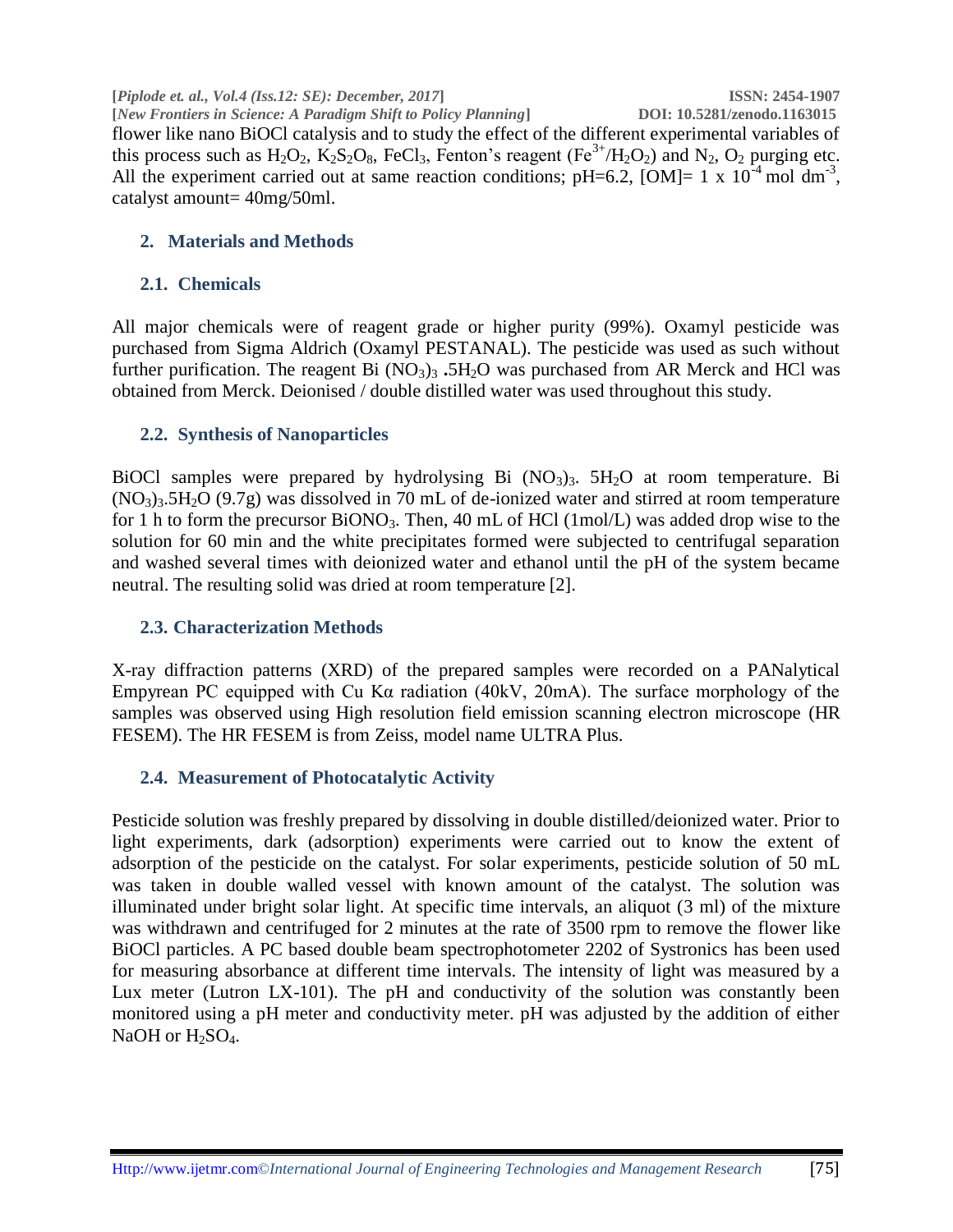**[***Piplode et. al., Vol.4 (Iss.12: SE): December, 2017***] ISSN: 2454-1907 [***New Frontiers in Science: A Paradigm Shift to Policy Planning***] DOI: 10.5281/zenodo.1163015** The efficiency of photocatalytic process was calculated as:

% efficiency 
$$
=\frac{C_o - C}{C_o} \times 100
$$

Where  $C_0$  is the initial absorbance and C is the absorbance at different time intervals of photocatalytic process.

#### **3. Results and Discussions**

#### **3.1. Structural Studies**

Fig1 shows the XRD patterns of the Flower like BiOCl sample. The hydrolysis prepared BiOCl was well crystallized. No other diffraction peaks were detected, indicating the high purity of BiOCl. The intense and sharp diffraction peaks suggested that the as synthesized product was well- crystallized. For the BiOCl, the (101), (102), (001) and (110) diffraction peaks are sharper and stronger, while other peaks are relatively weak. This means that BiOCl should favour to grow along the all the three x, y and z axis[3].



Figure 1: XRD pattern of flower like nano BiOCl

From the x-ray patterns the broadening of the diffraction peaks of the nanoparticles is obvious which is characteristic of nanosized by applying Debye- scherrer formula.

$$
D = \frac{0.9\lambda}{\beta cos\theta}
$$

Where D is the mean particle size,  $\lambda$  is the wavelength of incident X-ray (1.5406 °A),  $\theta$  is the degree of the diffraction peak, and β is the full width at half maximum (FWHM) of the XRD peak appearing at the diffraction angle θ. The broadening of the absorption spectrum could be due to the quantum confinement of the nanoparticles. The mean calculated crystallite size of the BiOCl nanoparticles shows that the synthesized nanoparticle is 45 nm.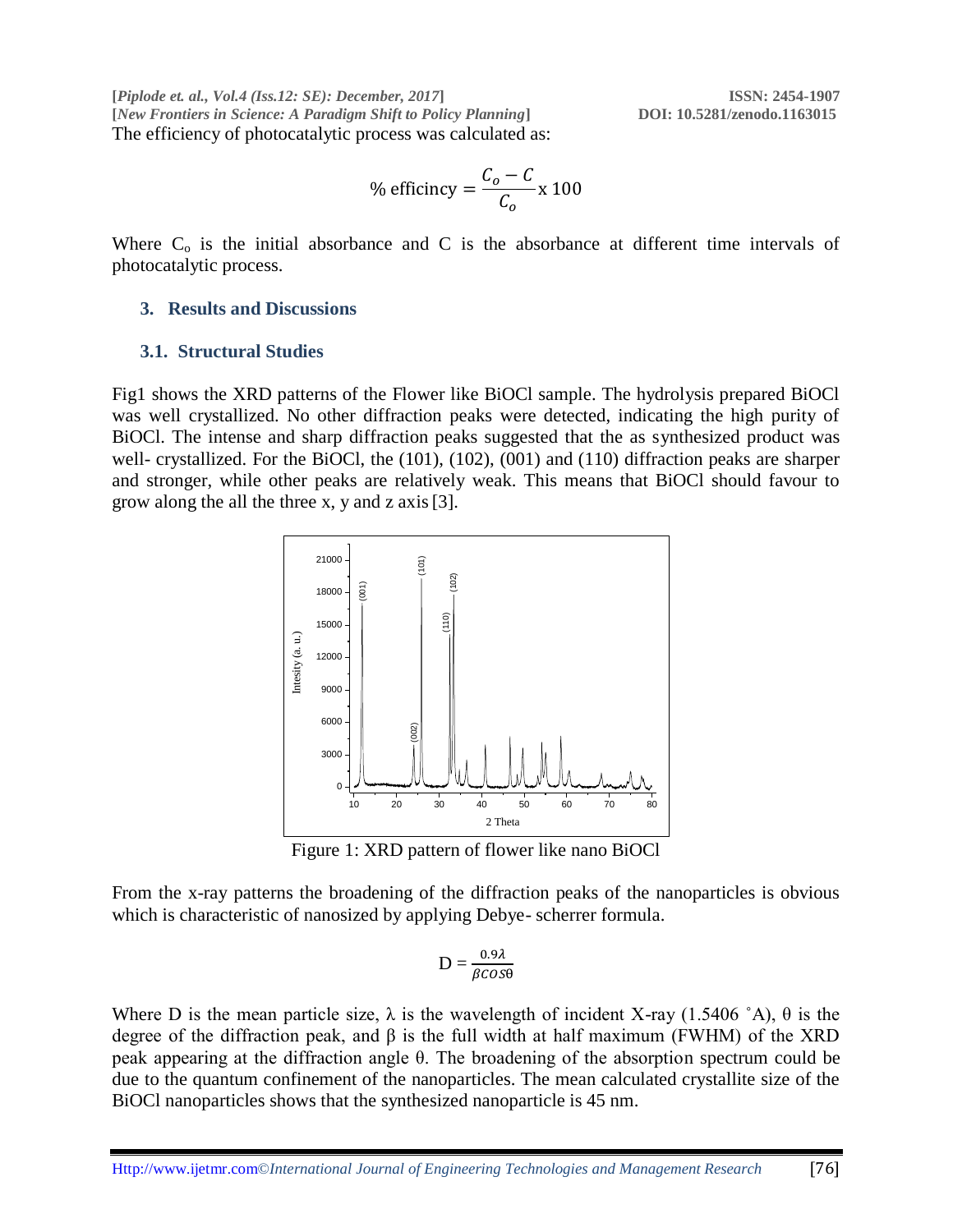Fig. 2 shows the HR FESEM image of the Flower like nano BiOCl. It can be clearly seen that the BiOCl particles having Flower like structure. The size of the flower is about 4-6 micrometer.



Figure 2: HR FESEM image of flower like nano BiOCl

## **3.2. Photocatalytic Activity**

## *3.2.1. Effect of H2O<sup>2</sup>*

Hydroxyl radicals play an important role in the photocatlytic degradation of pesticides. Studies showed that  $H_2O_2$  could enhance the formation of hydroxyl radicals as well as inhibit the electron/hole (e<sup>-</sup>/h<sup>+</sup>) pair recombination. Therefore the photocatalytic degradation of oxamyl pesticide has been conducted at different concentration of  $H_2O_2$  as shown in Fig. 3. The results indicated that the rate of degradation of OM increased with increasing concentration up to  $4.0 \times$  $10^{-6}$  mol dm<sup>-3</sup> of H<sub>2</sub>O<sub>2</sub> above this concentration, degradation efficiency was found to be decreased. This is because hydrogen peroxide could have inhibited the electron-hole recombination by accepting photogenerated electron from the conduction band of semiconductor and promoted charge separation and also form HO• radicals [4] according to Eqs. (1), (2).

$$
H_2O_2 + O_2 \qquad \longrightarrow \qquad \text{`OH} + HO^+ + O_2 \tag{1}
$$

$$
e_{CB} + H_2O_2 \qquad \longrightarrow \qquad \text{`OH} + OH \tag{2}
$$

When  $H_2O_2$  was present in excess it might act as hole or  $\overline{O}$ H scavenger having detrimental effect on photocatalytic degradation. This suggests the need for to know optimum concentration of the  $H<sub>2</sub>O<sub>2</sub>$  for the maximum efficiency.

$$
H_2O_2 + {}^{.}OH \longrightarrow H_2O + HO_2. \tag{3}
$$

$$
HO_2^{\bullet} + {}^{\bullet}OH \qquad \longrightarrow \qquad H_2O + O_2 \tag{4}
$$

$$
OH + OH \qquad \longrightarrow \qquad H_2O_2 \tag{5}
$$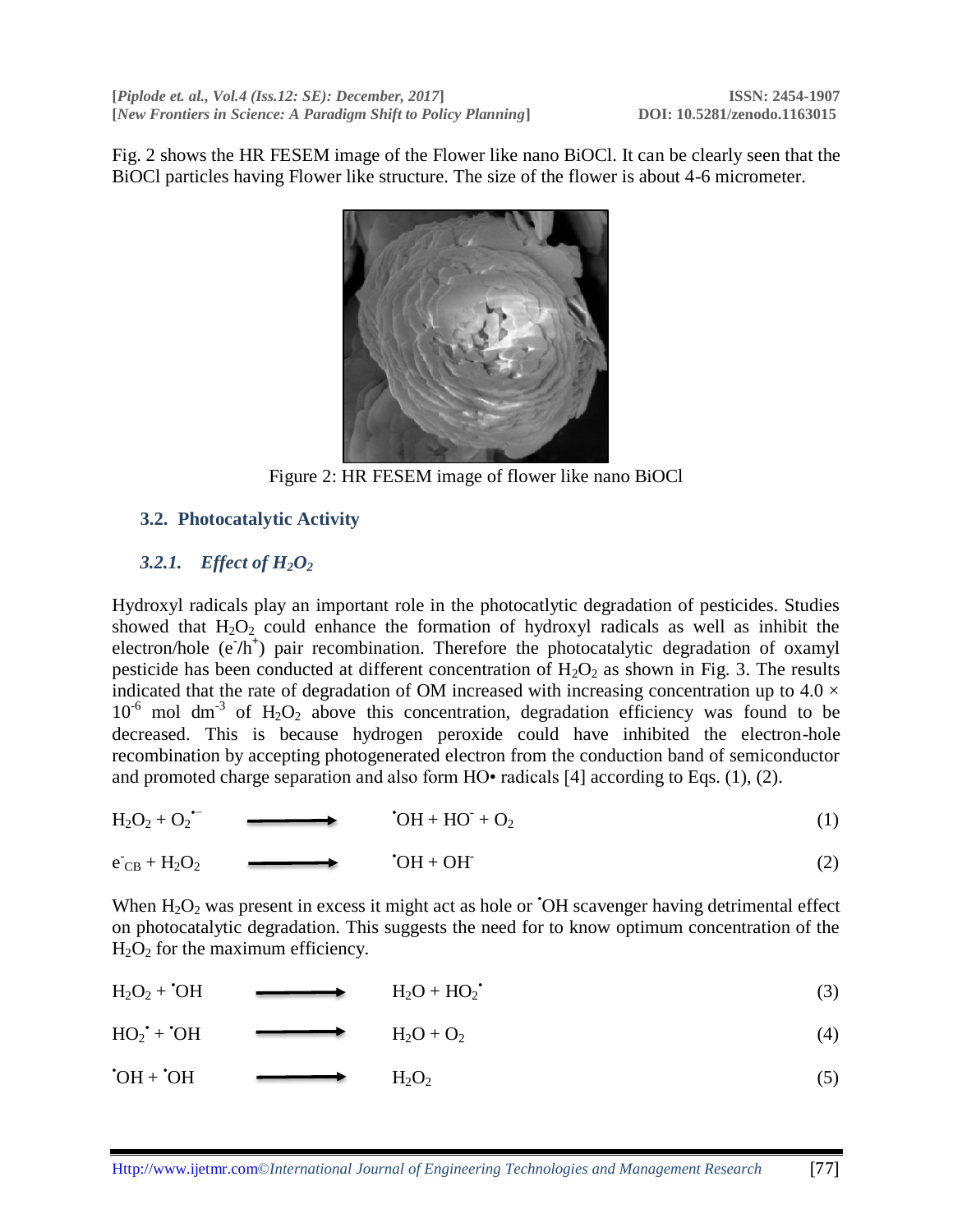

Figure 3: Effect of  $H_2O_2$  on photocatalytic degradation of OM

## *3.2.2. Effect of K2S2O<sup>8</sup>*

Amount of sulphate ion  $(SO_4^{\rightarrow})$  is one of the main parameters to influence photocatalytic processes. In this study, to obtain the optimal initial sulphate ion  $(SO<sub>4</sub><sup>-</sup>)$  concentration, the investigation was carried out in the range of 2 x  $10^{-6}$  to 1 x  $10^{-5}$  mol dm<sup>-3</sup>. The results are shown in Fig. 4. It can be seen that degradation rate of Oxamyl distinctly increased with the increasing amount of sulphate ion  $(SO<sub>4</sub><sup>-</sup>)$ .

 $K_2S_2O_8$  could trap the photogenerated conduction band electron resulting in the formation of sulphate ion (SO<sub>4</sub><sup>-</sup>) a strong oxidizing agent. In addition it can trap the photogenerated electrons and or generated hydroxile radicals.

$$
S_2O_8^{2-} + e_{CB} \longrightarrow SO_4^{2-} + SO_4^{2-} \tag{6}
$$

$$
SO_4 \xrightarrow{\bullet} e_{(CB)} \longrightarrow SO_4^{2} \tag{7}
$$

SO<sup>4</sup> • - + H2O SO<sup>4</sup> 2- + •OH + H<sup>+</sup> (8)

 $\mathrm{SO}_4$   $\cdot$  $+ OM$   $SO_4^2$  + intermediates (9)

$$
SO_4
$$
<sup>•</sup> + intermediates  $\longrightarrow$  mineralization (10)

The decreased in rate of photodegradation above optimal concentration  $2.0 \times 10^{-6}$  mol dm<sup>-3</sup> is due to the adsorption of sulphate ions formed during the reaction on surface of BiOCl deactivating a section of photo-catalyst [5].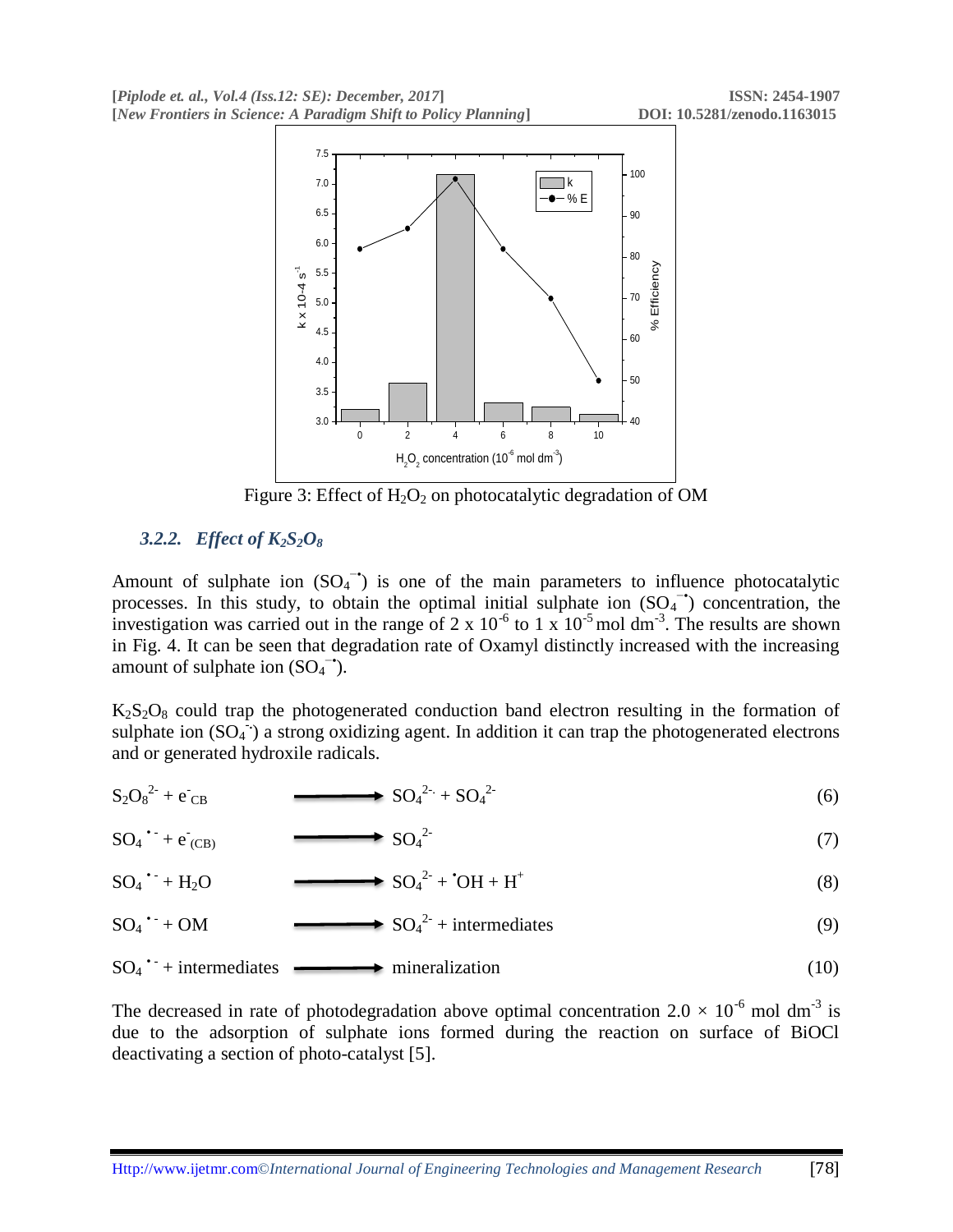

Figure 4: Effect of  $K_2S_2O_8$  on photocatalytic degradation of OM

## *3.2.3. Effect of FeCl<sup>3</sup>*

The effect of  $FeCl<sub>3</sub>$  on the degradation efficiency has been studied by varying the concentration from 2 x  $10^{-6}$  to  $10^{-5}$  mol dm<sup>-3</sup>. The rate constant values increased 3.22 x  $10^{-4}$  s<sup>-1</sup> with the increase in concentration of FeCl<sub>3</sub>  $2.0 \times 10^{-6}$  mol dm-3. Thereafter, rate constant values decreased to 1.41 x 10<sup>-4</sup> s<sup>-1</sup> on further increase in concentration of FeCl<sub>3</sub> up to  $10 \times 10^{-6}$  mol dm<sup>-3</sup>. The results have been reported in Fig. 5. Ferric ion  $(Fe^{3+})$  are known to behave as an electron scavenger (Eq. (11)) thus preventing the recombination of electron hole pairs. Under the experimental conditions the following reactions become significant [6].

$$
\text{Fe}^{3+} + \text{e}_{\text{CB}} \qquad \qquad \text{Fe}^{2+} \qquad \qquad (11)
$$

$$
\text{Fe}^{3+} + \text{HO}^{\dagger}_2 + \text{H}^{\dagger} \qquad \qquad \longrightarrow \qquad \text{Fe}^{2+} + \text{H}_2\text{O}_2 \tag{12}
$$

$$
\text{Fe}^{2+} + \text{H}_2\text{O}_2 + \text{H}^+ \longrightarrow \text{Fe}^{3+} + {}^{\bullet}\text{OH} + \text{H}_2\text{O} \tag{13}
$$

The mechanism of degradation process can be explained by following equations:

$$
OM + hvvisible \longrightarrow {}_{1}OM^{*} \text{ or } {}_{3}OM^{*} \tag{14}
$$

$$
{}_{1}OM^{*} \text{ or } {}_{3}OM^{*} + \text{BiOCl (Fe}^{3+}OH) \longrightarrow \text{BiOCl (Fe}^{2+} \text{'}OH) + OM^{+} \tag{15}
$$

BiOCl (Fe<sup>2+</sup> 'OH) + H<sub>2</sub>O<sub>2</sub> 
$$
\longrightarrow
$$
 BiOCl (e<sub>CB</sub>) + BiOCl (Fe<sup>3+</sup> 'OH) (16)

$$
\text{BiOCl} \left( e_{\text{CB}} \right) + O_2 \qquad \longrightarrow O_2 \qquad \longrightarrow \text{HO'}_2 \tag{17}
$$

$$
OM / OM
$$
<sup>+</sup> +  $'OH / O_2$ <sup>•</sup> /  $HO$ <sup>•</sup> =  $Degradation$  products (18)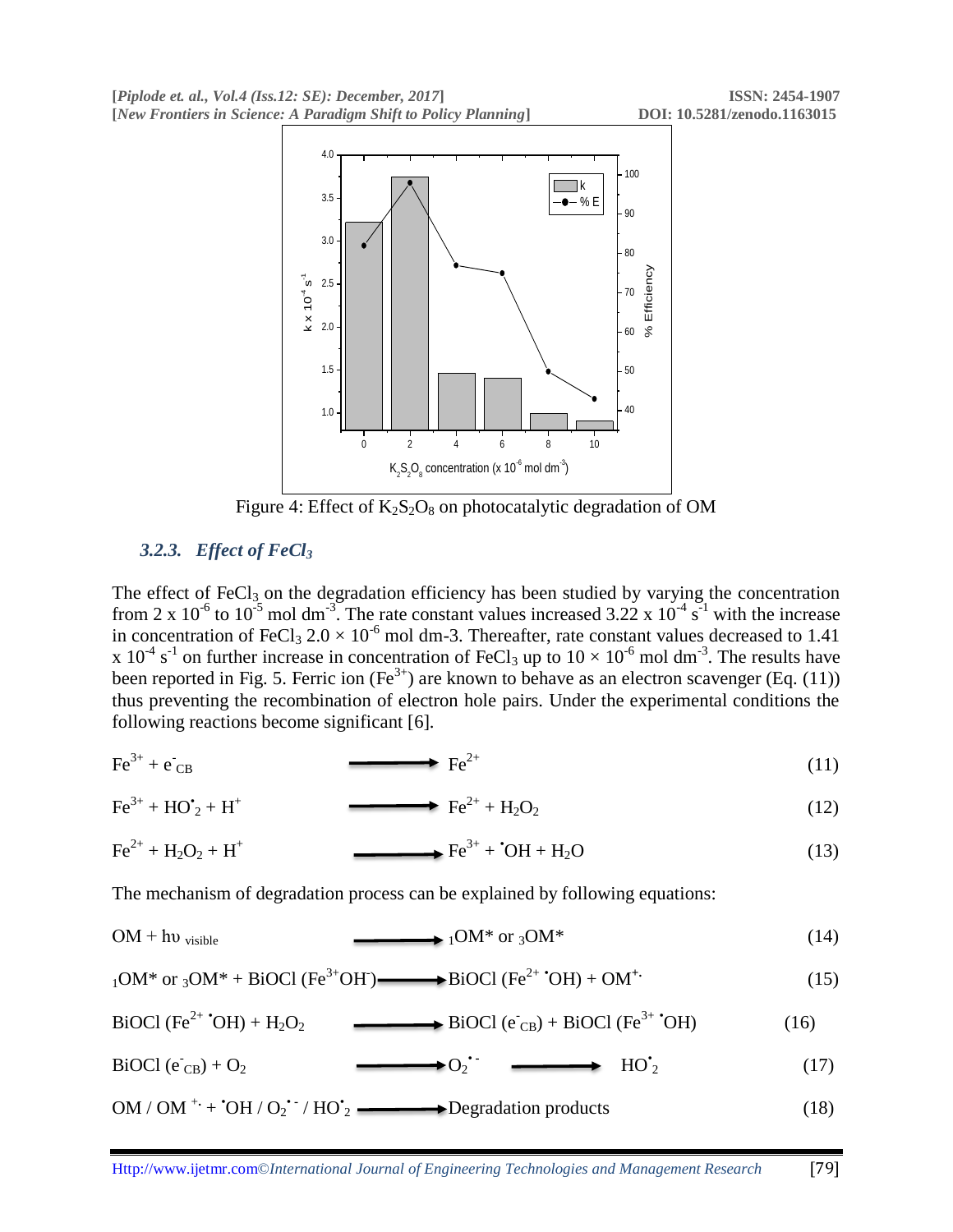**[***Piplode et. al., Vol.4 (Iss.12: SE): December, 2017***] ISSN: 2454-1907 [***New Frontiers in Science: A Paradigm Shift to Policy Planning***] DOI: 10.5281/zenodo.1163015**



Figure 5: Effect of FeCl<sub>3</sub> on photocatalytic degradation of OM

## 3.2.4. *Effect of Fenton's Reagent* ( $Fe^{3+}$ *:H*<sub>2</sub> $O_2$ )

Homogenous catalysis by Fenton's reagent has been one of the most applied AOPs for its ability to degrade high loadsof organic compounds even in highly saline conditions. In Fenton's process  $Fe^{3+}$  or  $Fe^{2+}$  and  $H_2O_2$  are used. In the present study FeCl<sub>3</sub> is used as  $Fe^{3+}$  source. A series of experiments were carried out over a wide range of  $Fe^{3+}:H_2O_2$  ratio at constant Oxamyl concentration of  $10^{-4}$  mol dm<sup>-3</sup> and at constant pH 6.2 without catalyst and one experiment also carried out with catalyst amount 40 mg/50ml having same experimental condition. The results are reported in Fig. 6. Rate constant had a value of  $5.63 \times 10^{-4}$  s<sup>-1</sup> on the addition of  $[Fe^{3+}: H_2O_2]$ in the molar ratio [1.1.5]. At this ratio the degradation process is very fast because at this ratio more •OH radicals were available to attack the pesticide molecule. With change in ratio  $Fe<sup>3+</sup>$  and  $H_2O_2$  acts as a scavenger of highly reactive  $\cdot$ OH free radicals to form hydroperoxyl radicals. These radicals are much less reactive and do not contribute to oxidative degradation of organic substance [7].

 $Fe^{2+}$  (aq) + H<sub>2</sub>O<sub>2</sub> both react and generate •OH radicals. The mechanism for the Fenton reaction is shown in (Eq. (19)):

$$
\text{Fe}^{2+} \text{ (aq)} + \text{H}_2\text{O}_2 \qquad \qquad \text{Fe}^{3+} \text{ (aq)} + \text{OH}^+ + \text{HO}^{\bullet} \tag{19}
$$

The Fe<sup>2+</sup> can be reverted back to Fe<sup>3+</sup> via different mechanisms:

$$
Fe^{3+} (aq) + H_2O_2 \longrightarrow Fe^{2+} (aq) + HO_2 + H^+ \tag{20}
$$

 $Fe^{3+} (aq) + HO_2^{\bullet}$  $Fe^{2+}$  (aq) + O<sub>2</sub> + H<sup>+</sup> (21)

If catalyst used with Fenton's process the process become more effective  $H_2O_2$  might be generated via the BiOCl photocatalysis also participate in the reaction. Many researchers have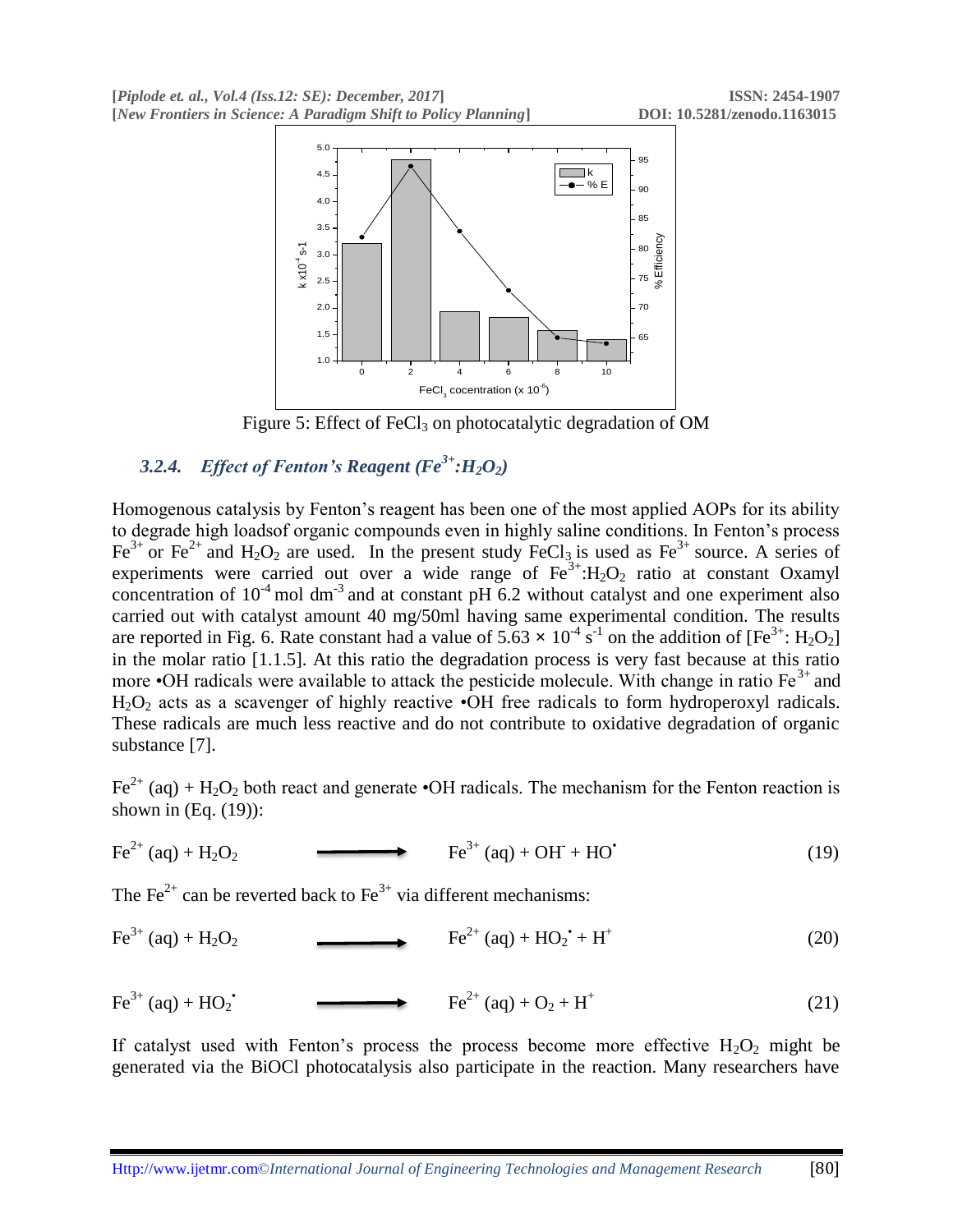*Piplode et. al., Vol.4 (Iss.12: SE): December, 2017***<br>
[***New Frontiers in Science: A Paradigm Shift to Policy Planning***] <b>ISSN: 10.5281/zenodo.1163015 [New Frontiers in Science: A Paradigm Shift to Policy Planning]** reported the addition of  $H_2O_2$  in enhancing both the photo-Fenton and BiOCl photocatalysis reactions. In this case following mechanisms occurred:

 $H_2O_2 + e$ - $HO'+ HO$ (22)

$$
O_2^{\bullet} + H_2O_2 \qquad O_2 + HO^{\bullet} + HO^{\bullet} \qquad (23)
$$

Upon irradiation of Fe<sup>3+</sup>/H<sub>2</sub>O<sub>2</sub>/BiOCl/OM system with solar light, production of HO<sup>•</sup> radicals increased involving a very complex mechanism as shown below:

$$
OM + hvvisible \longrightarrow {}_1OM^* \text{ or } {}_3OM^* \tag{24}
$$

$$
{}_{1}OM^* \text{ or } {}_{3}OM^* + \text{BiOCl (Fe}^{3+}OH) \longrightarrow \text{BiOCl (Fe}^{2+}^\bulletOH) + \text{OM}^{+} \tag{25}
$$

 $BiOCl (Fe<sup>2+</sup> OH) + H<sub>2</sub>O<sub>2</sub>$  BiOCl (Fe<sup>3+</sup>  $^{\circ}OH$ ) +OH + OH (26)

$$
\text{BiOCl (Fe}^{2+} \text{°OH}) + \text{H}_2\text{O}_2 \longrightarrow \text{BiOCl (Fe}^{3+} \text{°OH}) + \text{HO}_2 \text{°} + \text{H}^+ \tag{27}
$$

BiOCl (Fe<sup>2+</sup> 'OH)   
BiOCl (Fe<sup>3+</sup> 'OH) + BiOCl (e<sup>-</sup><sub>CB</sub>) 
$$
(28)
$$

 $\text{BiOCl} \left( \vec{\text{e}}_{\text{CB}} \right) + \text{O}_2 \longrightarrow \text{O}_2$  $\leftrightarrow$  O<sub>2</sub><sup> $\cdot$ </sup>  $\longrightarrow$  HO<sup>'</sup><sub>2</sub>  $(29)$ 

$$
H_2O_2 + O_2
$$
 
$$
\longrightarrow \text{OH} + \text{OH} + \text{H}^+ \tag{30}
$$

$$
H_2O_2 + BiOCl (eCB) \longrightarrow OH + OH
$$
 (31)

$$
H_2O_2 + {}^{.}OH \longrightarrow H_2O_2 + HO^{\prime}_2 \tag{32}
$$

$$
OM / OM
$$
<sup>+</sup> +  $'OH / O_2$ <sup>•</sup> /  $HO$ <sup>•</sup> =  $Degradation$  products (33)



Http://www.ijetmr.com©*International Journal of Engineering Technologies and Management Research* [81]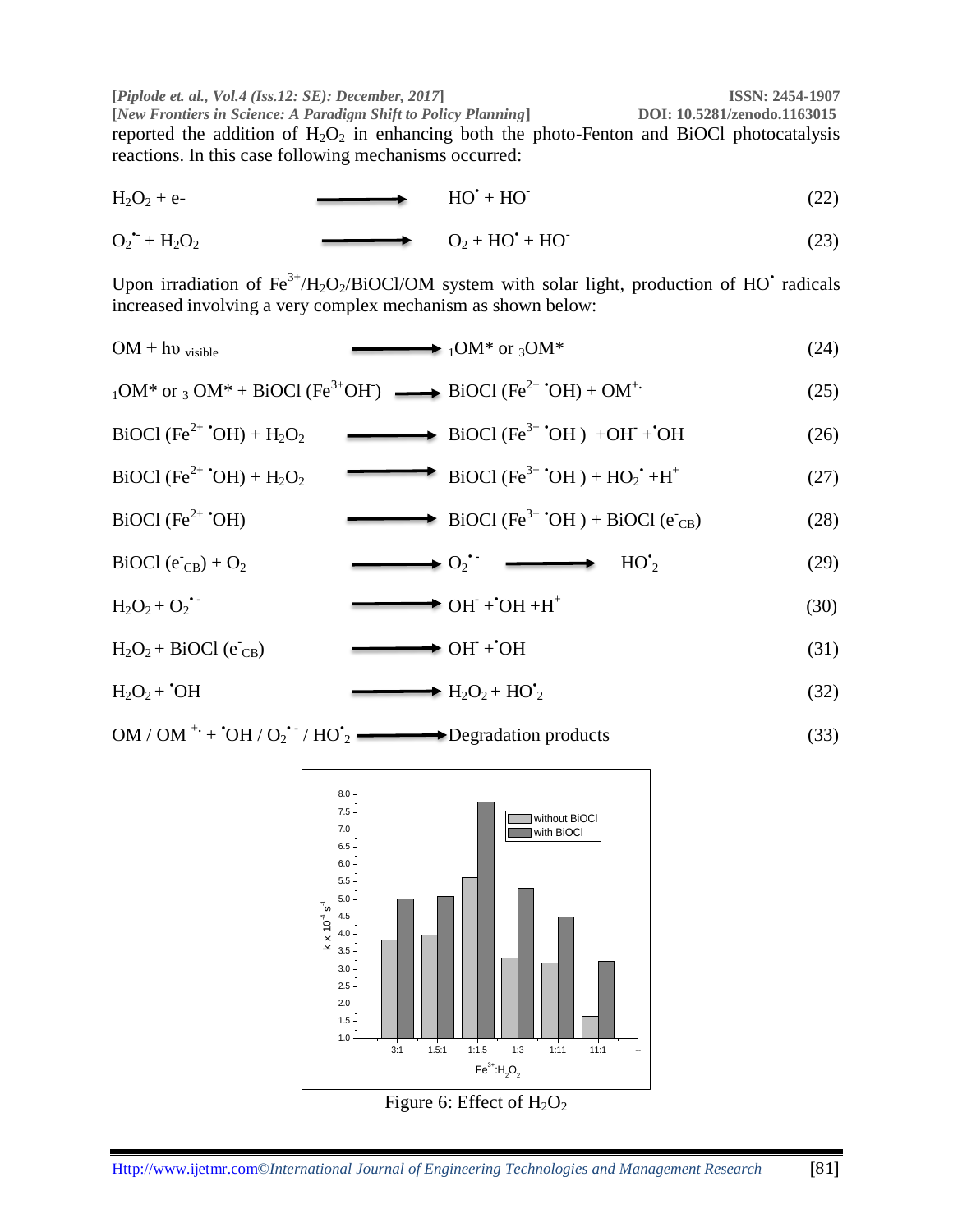#### **[***Piplode et. al., Vol.4 (Iss.12: SE): December, 2017***] ISSN: 2454-1907 [***New Frontiers in Science: A Paradigm Shift to Policy Planning***] DOI: 10.5281/zenodo.1163015** 3.2.5. *Effect of Bubbling of N<sub>2</sub> And*  $O_2$

In this parameter the  $N_2$  and  $O_2$  gas purged in the photocatalysis system to know the effect of these gases in photocatalytic degradation of OM under chosen reaction conditions. Two different experiments have been carried out in first experiment  $N_2$  gas purged and in second experiment  $O_2$  gas purged taking same reaction condition. We have observed that dissolved  $N_2$  and  $O_2$  gases play significant role in the degradation of dissolved organic pollutants. The experimental results indicated that the degradation of OM was much higher in the presence of molecular oxygen. [8].

The mechanism can be explained as follows:

$$
O_2 + e^- \longrightarrow O_2 \quad (34)
$$

$$
H_2O_2 + BiOCl (e) \longrightarrow {}^{*}OH + HO
$$
 (35)

$$
O_2^{\bullet} + H_2O_2 \qquad \longrightarrow \text{ } ^{\bullet}OH + HO + O_2 \qquad (36)
$$

$$
O_2^{\bullet} + H^+ \qquad \longrightarrow HO_2^{\bullet} \qquad (37)
$$

$$
HO_2^{\bullet} + \text{BiOCl} \text{ (e)} \longrightarrow \text{HO}_2^{\bullet} \tag{38}
$$

$$
HO_2 + H^+ \longrightarrow H_2O_2 \tag{39}
$$

$$
2 \, \text{HO}_2
$$

$$
O_2 + H_2O_2 \tag{40}
$$



Figure 6: Effect o  $N_2$  and  $O_2$ 

## **4. Effect of Other Catalyst**

The effects of various photocatalysts such as flowerlike nano BiOCl, nano BiOCl, bulk BiOCl, bulk ZnO, nano ZnO on degradation have been investigated at same condition. The results are shown in Fig. 7 indicated that BiOCl exhibits excellent performance in terms of both adsorption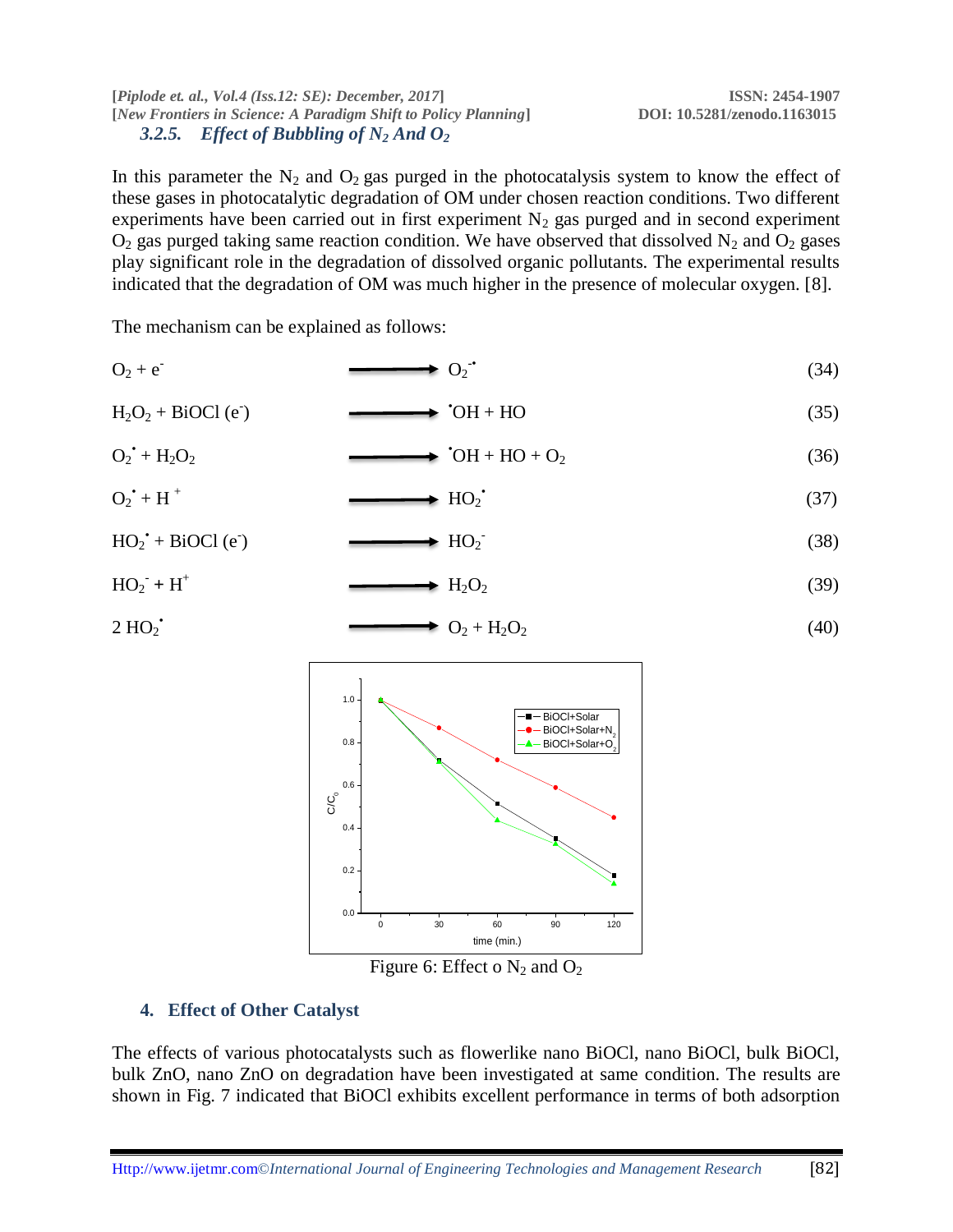#### **[***Piplode et. al., Vol.4 (Iss.12: SE): December, 2017***] ISSN: 2454-1907 [***New Frontiers in Science: A Paradigm Shift to Policy Planning***] DOI: 10.5281/zenodo.1163015** and degradation of Oxamyl. The highest photocatalytic activity was observed in the presence of flower like BiOCl. The results showed that flower like nano BiOCl was most efficient than other catalyst. The order of activities of the photocatalysts flowerlike nano BiOCl > nano BiOCl > nano ZnO > bulk BiOCl > bulk ZnO. Hierarchical structures could enhance solar light utilization significantly because of the multiple reflections of ultraviolet and visible light within the interior structure of the flower like BiOCl. Such enhancements could generate more of •OH radiclas, electrons and holes and thus that can promote photocatalytic activity in the flower like nano BiOCl sample [9].



Figure 7: Effect of other catalyst

## **5. Conclusions and Recommendations**

Flower like nano BiOCl synthesized by hydrolysed method. BiOCl shows promising catalytic activity in solar for oxamyl pesticide degradation. Various operational parameters such as  $H_2O_2$ ,  $K_2S_2O_8$ , FeCl<sub>3</sub>, Fenton's reagent (Fe<sup>3+</sup>/H<sub>2</sub>O<sub>2</sub>) and N<sub>2</sub>, O<sub>2</sub> purging etc. affects the photoctalysis poetesses. Addition of oxidants and electron scavenger enhance the photocatalysis process. Homogenous photocatalysis and combination of heterogeneous and homogenous process also a very good technique to treat the waste water. This research opens new possibilities to provide some insight into nano sized and hierarchical structure semiconductors photocatalysts for degrading organic pollutants and other applications.

## **Acknowledgements**

The authors are grateful to IISER Bhopal for XRD and HR-FESEM analysis.

### **References**

[1] United Nations Environment Programme, United Nations Environment Programme. Division of Technology, Industry, and Economics. Economics and Trade Unit, United Nations Development Programme, Envirotech Ltd (2005). Effects of trade liberalization on agriculture in Lebanon: with special focus on products where methyl bromide is used. UNEP/Earthprint. p. 22.